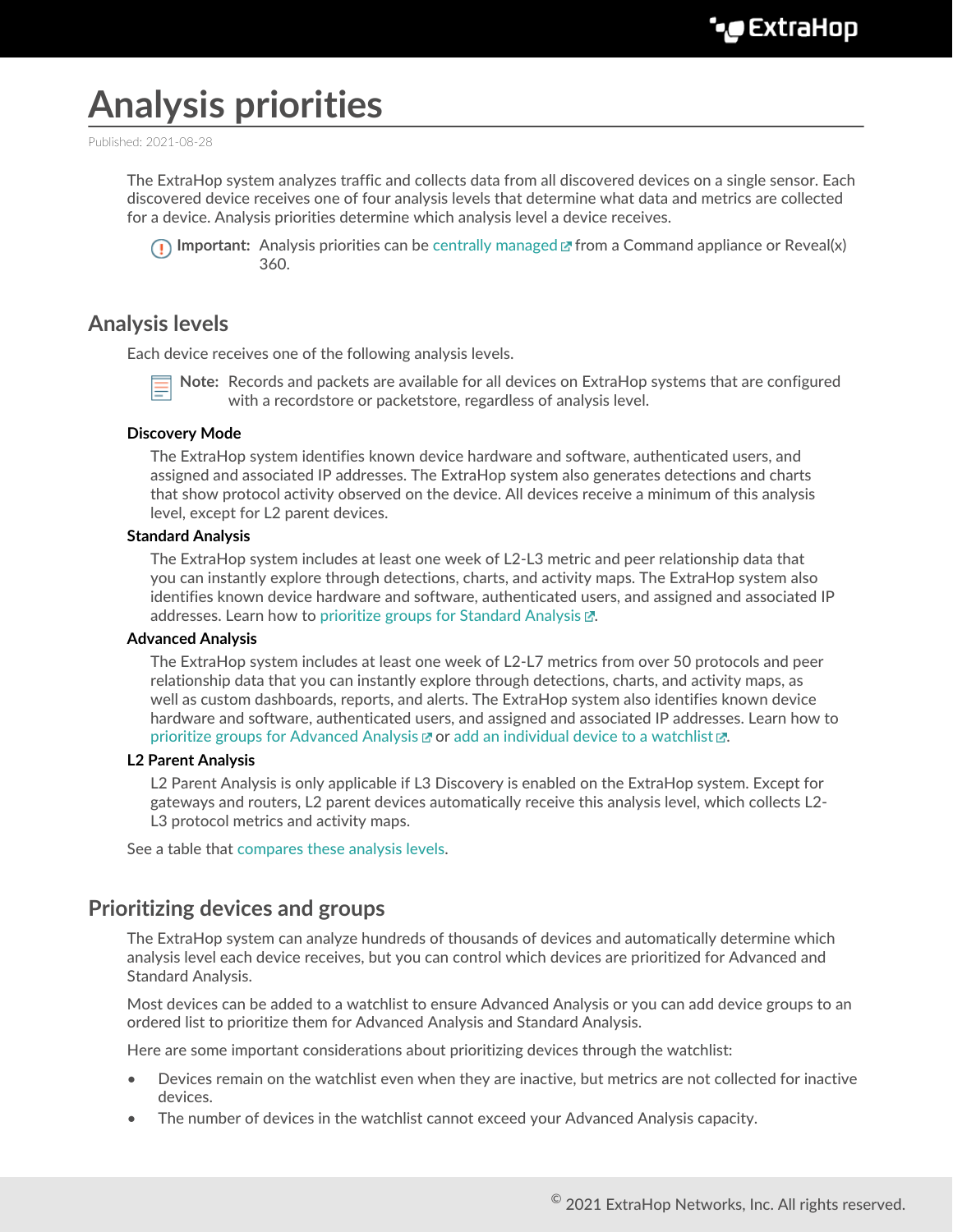- Devices can only be added to the watchlist from a device properties page or the device list page. You cannot add devices to the watchlist from the Analysis Priorities page.
- If you want to add several devices to the watchlist, we recommend that you [create a device group](https://docs.extrahop.com/8.4/create-device-group)  $\mathbb{Z}$ and then prioritize that group for Advanced Analysis  $\mathbb{Z}$ .
- Devices receiving L2 Parent Analysis cannot be added to the watchlist.

Here are some important considerations about prioritizing devices groups:

- Order device groups from the highest to lowest priority in the list.
- Click-and-drag groups to change their order in the list.
- Make sure that each device in the group is active; groups that contain a large number of devices take up capacity and inactive devices do not generate metrics.

By default, the ExtraHop system automatically fills Advanced and Standard Analysis levels to maximum capacity. Here are some important considerations about capacity levels and the automatic fill option:

- Devices prioritized in the watchlist or through a prioritized group fill the higher analysis levels first, and then by the earliest-discovered devices.
- Devices are prioritized for Advanced Analysis if the device is a recent victim of certain detections.
- Device properties such as the role, hardware and software, protocol activity, detection history, and device criticality can also determine analysis levels.
- The Automatically Fill option is enabled by default. If disabled, all devices that are not in prioritized groups or in the watchlist are removed and the ExtraHop system sets the priority for each device.
- Your ExtraHop platform and license determine maximum capacity levels.

See the Analysis Priorities  $FAQ \nsubseteq$  to learn about analysis level capacities.

| <b>Analysis Level</b>    | <b>Features</b>                                                                                                                                                                                                                                                                          | How to Receive this Level                                                                                  |
|--------------------------|------------------------------------------------------------------------------------------------------------------------------------------------------------------------------------------------------------------------------------------------------------------------------------------|------------------------------------------------------------------------------------------------------------|
| <b>Discovery Mode</b>    | <b>Detections</b><br>$\bullet$<br>Observed protocols<br>$\bullet$<br>IP addresses<br>$\bullet$<br>Authenticated users<br>$\bullet$<br>Software<br>$\bullet$<br>Hardware make and model                                                                                                   | Devices automatically receive<br>Discovery Mode if not in<br>Standard, Advanced, or L2 Parent<br>Analysis. |
| <b>Standard Analysis</b> | L <sub>2</sub> -L <sub>3</sub> metrics<br>$\bullet$<br>Activity maps<br>$\bullet$<br><b>Detections</b><br>$\bullet$<br>Observed protocols<br>$\bullet$<br>IP addresses<br>$\bullet$<br>Authenticated users<br>$\bullet$<br>Software<br>$\bullet$<br>Hardware make and model<br>$\bullet$ | Prioritize device groups for<br>Standard Analysis E.                                                       |
| <b>Advanced Analysis</b> | L <sub>2</sub> -L <sub>7</sub> metrics<br>$\bullet$<br><b>Custom metrics</b><br>$\bullet$<br>Activity maps<br>$\bullet$<br><b>Detections</b><br>$\bullet$<br>Observed protocols<br>$\bullet$<br>IP addresses<br>$\bullet$<br>Authenticated users<br>$\bullet$                            | Prioritize device groups for<br>Advanced Analysis L'or add<br>individual devices to the watchlist<br>环.    |

### <span id="page-1-0"></span>**Compare analysis levels**